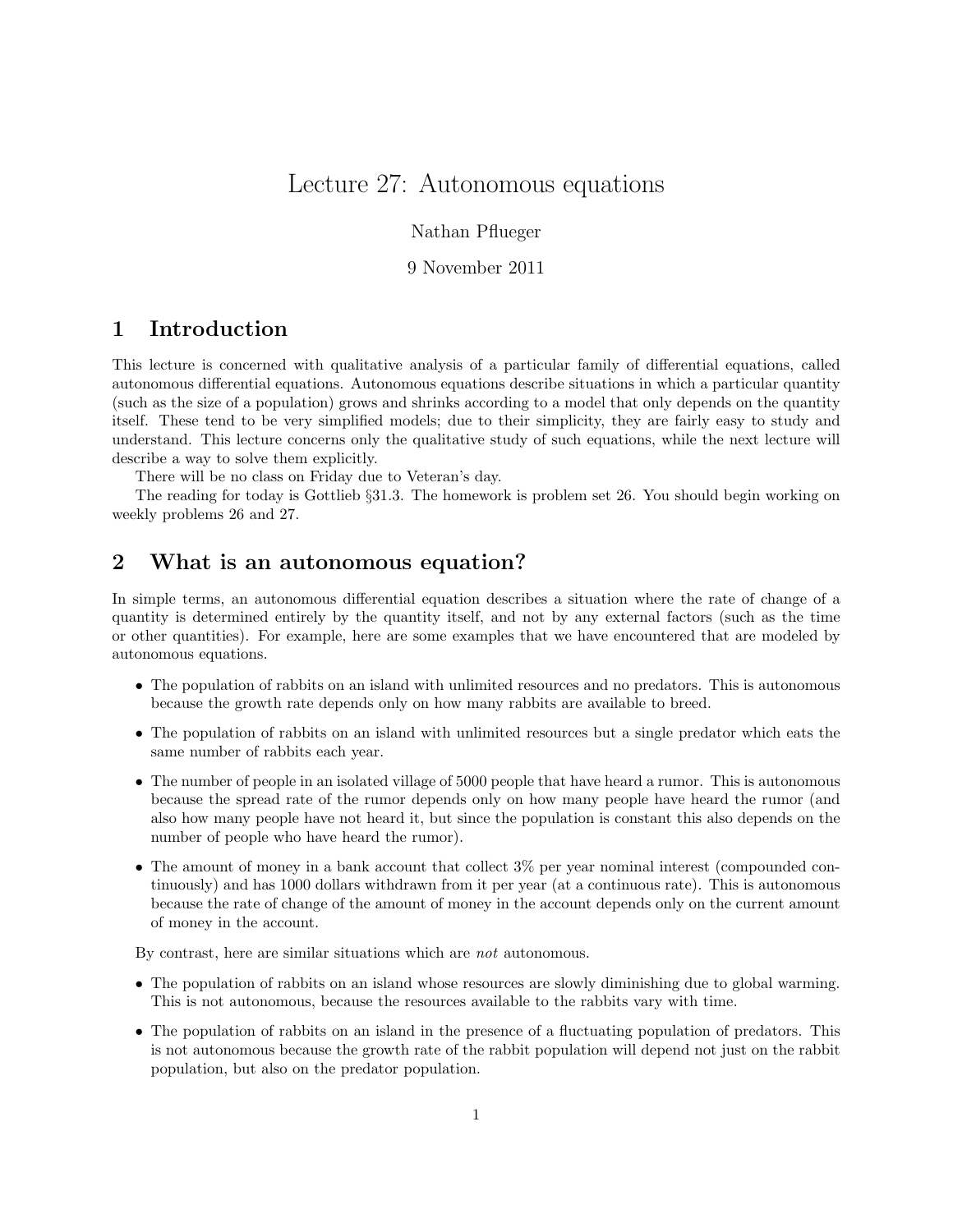- The number of people in a non-isolated village that have heard a rumor. This is not autonomous because the total number of people in the village may be varying with time, so the spread of the rumor will depend not just on the number of people who have heard it, but also the total number of people in the village.
- The value of the assets in an investment portfolio. The rate of growth of the portfolio will naturally depend not just on the amount invested, but also with market conditions (which vary with time). So this situation is also not autonomous.

Observation 2.1. From the above examples, you might observe that the autonomous models are generally simple and naive models, while the non-autonomous models take more detailed circumstances into account. This is often the case; an autonomous model might be chosen for its simplicity, at the expense of its representational power. On the other hand, more complicated models can often be made autonomous by modeling the behavior of a larger system: e.g. in the second example above, the system of (rabbit population, predator population) might be given an autonomous model, where what we are modeling is a pair of interacting quantities, not just a single quantity. We will consider this type of situation beginning in lecture 32.

#### 2.1 Autonomous equations, more formally

In mathematical terms, an autonomous first-order differential equation is an equation of the following form.

$$
\frac{dy}{dt} = f(y)
$$

This encodes the informal description given above: the rate of change of the quantity y depends only on the quantity itself. For example, here are how the four examples in the previous subsection might be modeled as autonomous equations.

Rabbits 
$$
\frac{dy}{dt} = Cy
$$
 (where *C* is a constant)

\nRabbits with a predator  $\frac{dy}{dt} = Cy - D$  (where *C*, *D* are constants)

\nThe spread of a rumor among 5000 people  $\frac{dy}{dt} = Cy(5000 - y)$  (where *C* is a constant)

\nA bank account with 3% interest and 1000 in annual withdrawals  $\frac{dy}{dt} = 0.03y - 100$ 

Autonomous equations are easy to understand in terms of their corresponding slope field. For example, here is a slope field for the autonomous equation  $\frac{dy}{dt} = y^2 - 1$ .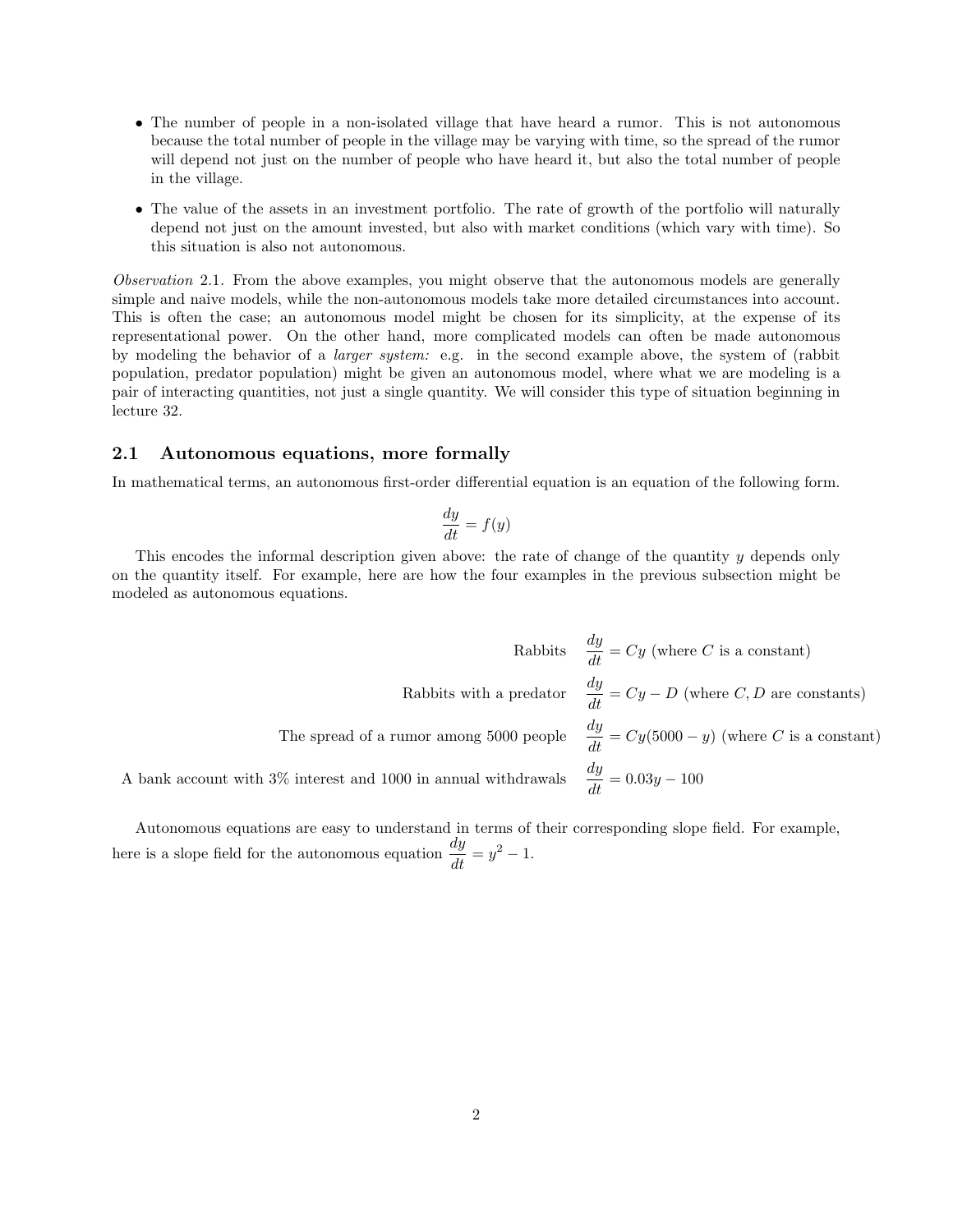

The fact that this equation is autonomous is reflected in the fact that the slopes of the dashes do not depend on the value of  $t$ , but only on the value of  $y$ . In particular, all of the "vertical slices" look the same.

## 3 Equilibrium solutions

An *equilibrium solution* of an autonomous differential equation is simply a solution function which is constant. In other words, it is a value for the quantity being modeled which causes the rate of change of the quantity to be 0. Therefore, according to the model, the quantity will not change.

Given a slope field, it is easy to spot the equilibrium solutions: they are the places where the dashes are perfectly horizontal.

| ,,,,,,,,,,,,,,,,,,,,,,,,<br>,,,,,,,,,,,,,,,,,,,,,,,,,<br>,,,,,,,,,,,,,,,,,,,,,,,,,<br>,,,,,,,,,,,,,,,,,,,,,,,,,<br><i>,,,,,,,,,,,,,,,,,,,,,,,,</i> |  | , , , , , , , , , , , , , ,<br>,,,,,,,,,,,,,,,,,,,,,,<br>,,,,,,,,,,,,,,,,,,,,,,,<br>------------------------ |  |  |  |  |  |  |  |  |  |  |  |  |  |  |  | , , , , , , , , , , , , , , , ,<br>, , , , , , , , , , , , , , , , , , ,<br>,,,,,,,,,,,,,,,,,,,,,,,,,<br>--------------------------                                                                                         |  |  |  |  |             |  | .<br>,,,, |  |
|----------------------------------------------------------------------------------------------------------------------------------------------------|--|--------------------------------------------------------------------------------------------------------------|--|--|--|--|--|--|--|--|--|--|--|--|--|--|--|-----------------------------------------------------------------------------------------------------------------------------------------------------------------------------------------------------------------------------|--|--|--|--|-------------|--|-----------|--|
| ---------------------------<br>,,,,,,,,,,,,,,,,,,,,,,,,,,,,<br>,,,,,,,,,,,,,,,,,,,,,,,,,,,,<br><b>ヾヽヽヾヽヽヾヾヽヽヾヽヽヽヽヽヽヽヽヽヽヽヽヽヽヽヽヽヽ</b>                |  |                                                                                                              |  |  |  |  |  |  |  |  |  |  |  |  |  |  |  | ---------------------------<br><b>&gt;&gt;&gt;&gt;&gt;&gt;&gt;&gt;&gt;&gt;&gt;&gt;&gt;&gt;&gt;&gt;&gt;&gt;&gt;&gt;&gt;&gt;&gt;&gt;&gt;&gt;&gt;&gt;&gt;&gt;</b><br>,,,,,,,,,,,,,,,,,,,,,,,,,,,,<br>ていいていいでいいていいもいいくいいくいいくいいう |  |  |  |  |             |  |           |  |
| ,,,,,,,,,,,,,,,,,,,,,,,,,<br>,,,,,,,,,,,,,,,,,,,,,,,,,<br>,,,,,,,,,,,,,,,,,,,,,,,,,                                                                |  | ,,,,,,,,,,,,,,,,,,,,,,,<br>, , , , , , , , , , , , ,                                                         |  |  |  |  |  |  |  |  |  |  |  |  |  |  |  | ,,,,,,,,,,,,,,,,,,,,,,,,,<br>,,,,,,,,,,,,,,,,,,,,,,,,<br>, , , , , , , , , , , , , , , , , , , ,<br>, , , , , , , , , , , , , , , , , , , ,<br>, , , , , , , , , , , , , , , ,                                              |  |  |  |  | , , , , , , |  | ,,,,<br>. |  |

Generally, the equilibrium solutions will correspond to some sort of equilibrium in the situation being modeled. For example, they might correspond to a population at a stable level, based on the resources and predators in the environment.

Example 3.1. Suppose that the number  $R(t)$  of people in a town of 5000 who have heard a rumor is modeled by  $R'(t) = R(t)(5000 - R(t))$ . Then the equilibrium solutions are  $R(t) = 0$  and  $R(t) = 5000$ , since these are the values for which  $R'(t) = 0$ . Qualitatively, these correspond to the situations where no one has heard the rumor and where everyone has heard the rumor.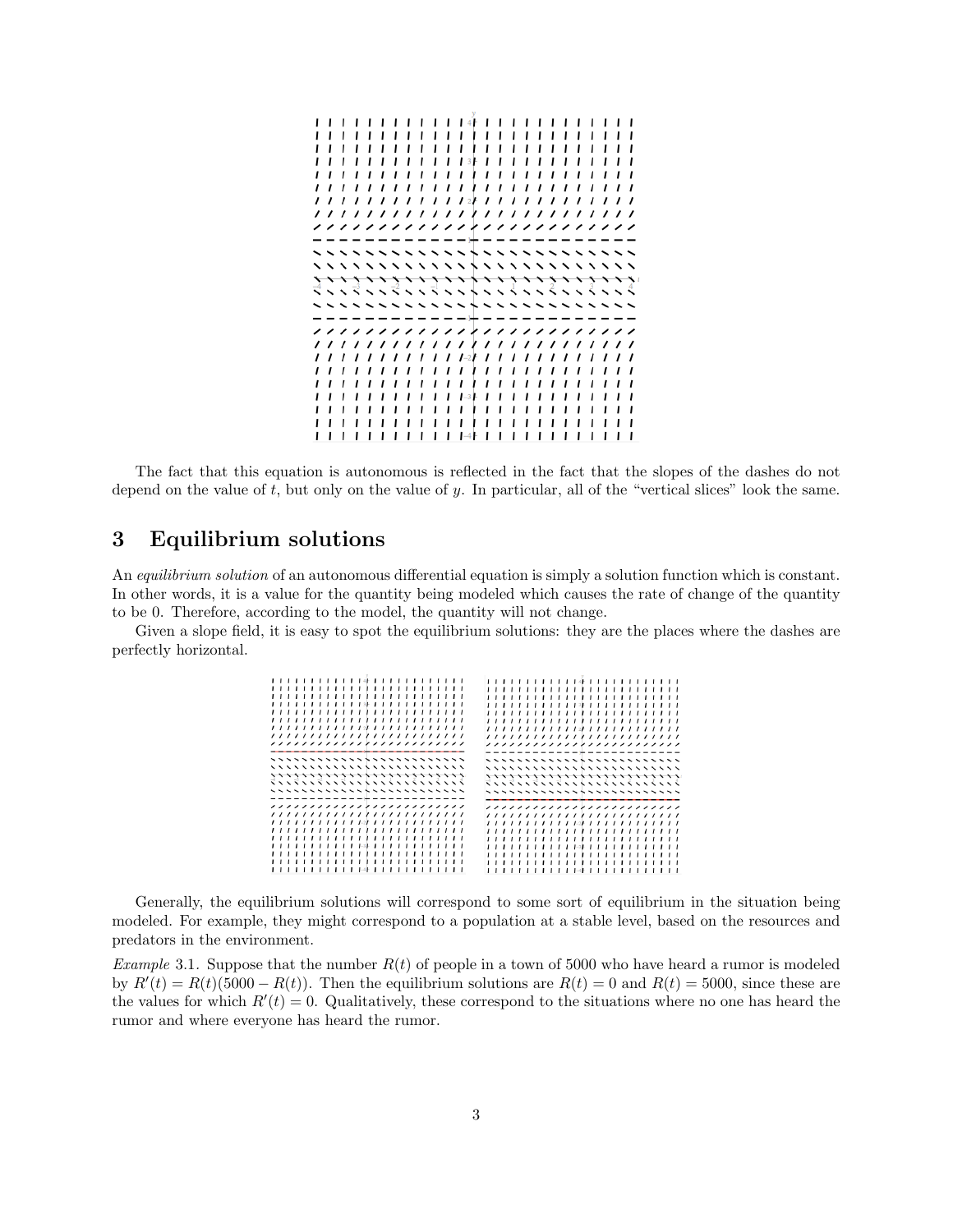## 4 Representative families of solutions

In addition to the equilibrium solutions of an autonomous equation, there are two other situations that might occur.

- The quantity could be increasing.
- The quantity could be decreasing.

For example, consider the following autonomous equation.

$$
\frac{dy}{dt} = y^2 - 1
$$

Let  $f(y) = y^2 - 1$ . We wish to know which values of y will makes this function positive or negative. Below is a plot of the graph of this function, with the places where it is positive, negative, and 0 marked.



Corresponding to these values of y, we have regions of the slope field of the equation  $y' = y^2 - 1$  where the dashes have positive slope, negative slope, or zero slope (equilibrium).



Now, by choosing one initial condition for each of these segments (increasing and decreasing blocks), we obtain what is called a representative family of solutions. For example, we could consider the following five initial conditions. These are selected to include both equilibrium solutions (1 and −1) and also one point in each of the intervals in between.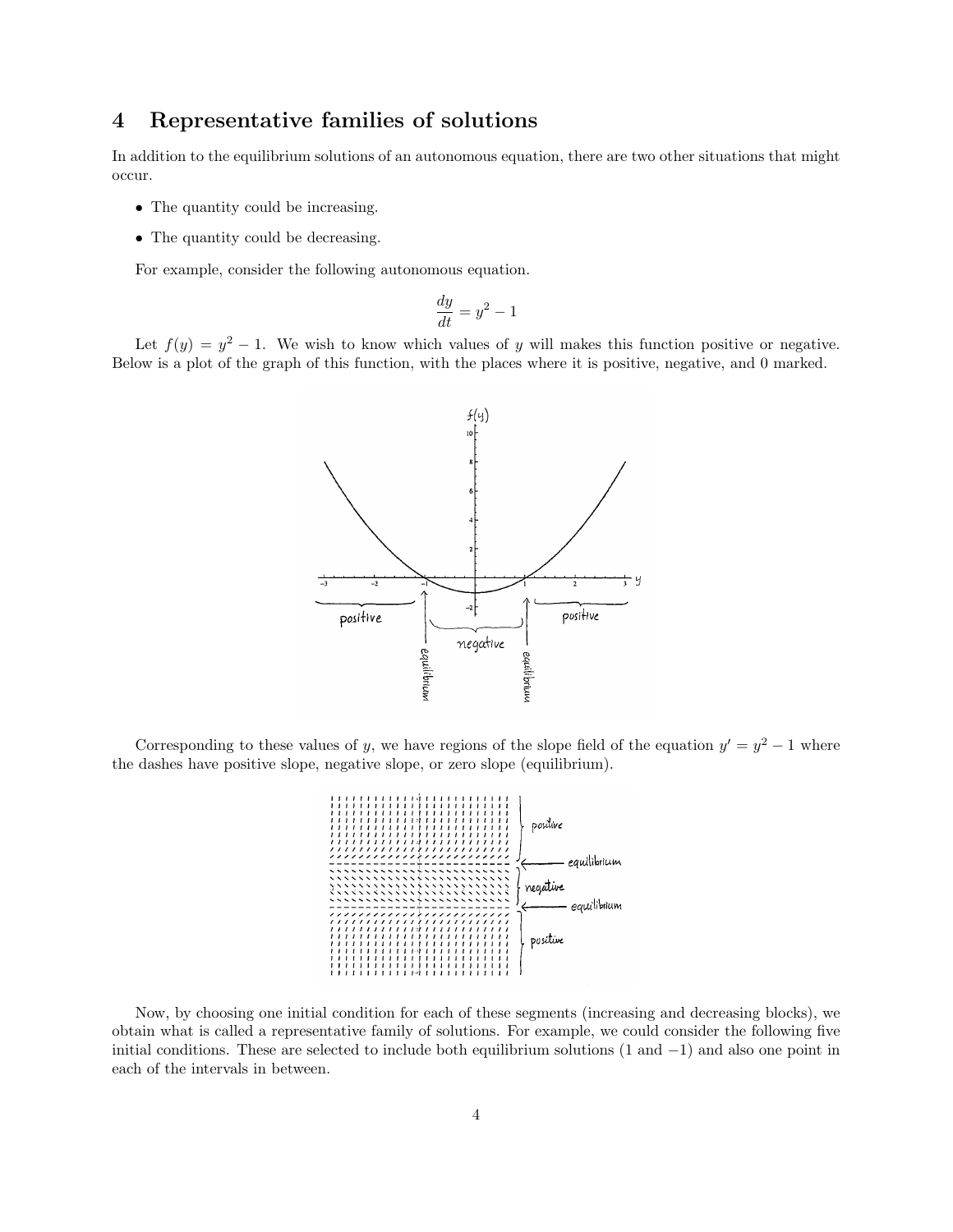$y(0) = -2$  $y(0) = -1$  $y(0) = 0$  $y(0) = 1$  $y(0) = 2$ 

The following plot shows the five resulting solution curves.



These five solutions are called a family of representative solutions. In general, a set of solutions will be called a family of representative solutions if:

- It includes all equilibrium solutions.
- $\bullet\,$  It includes a solution between each pair of equilibrium solutions.

Such family are called representation for the following reason: each solution of an autonomous differential equation is either an equilibrium solution or a horizontal translate of some solution from a family of representative solutions.

To illustrate this point, here are several other solution curves lying between the two equilibrium solutions. Notic that they are all simply horizontal translates of each other.

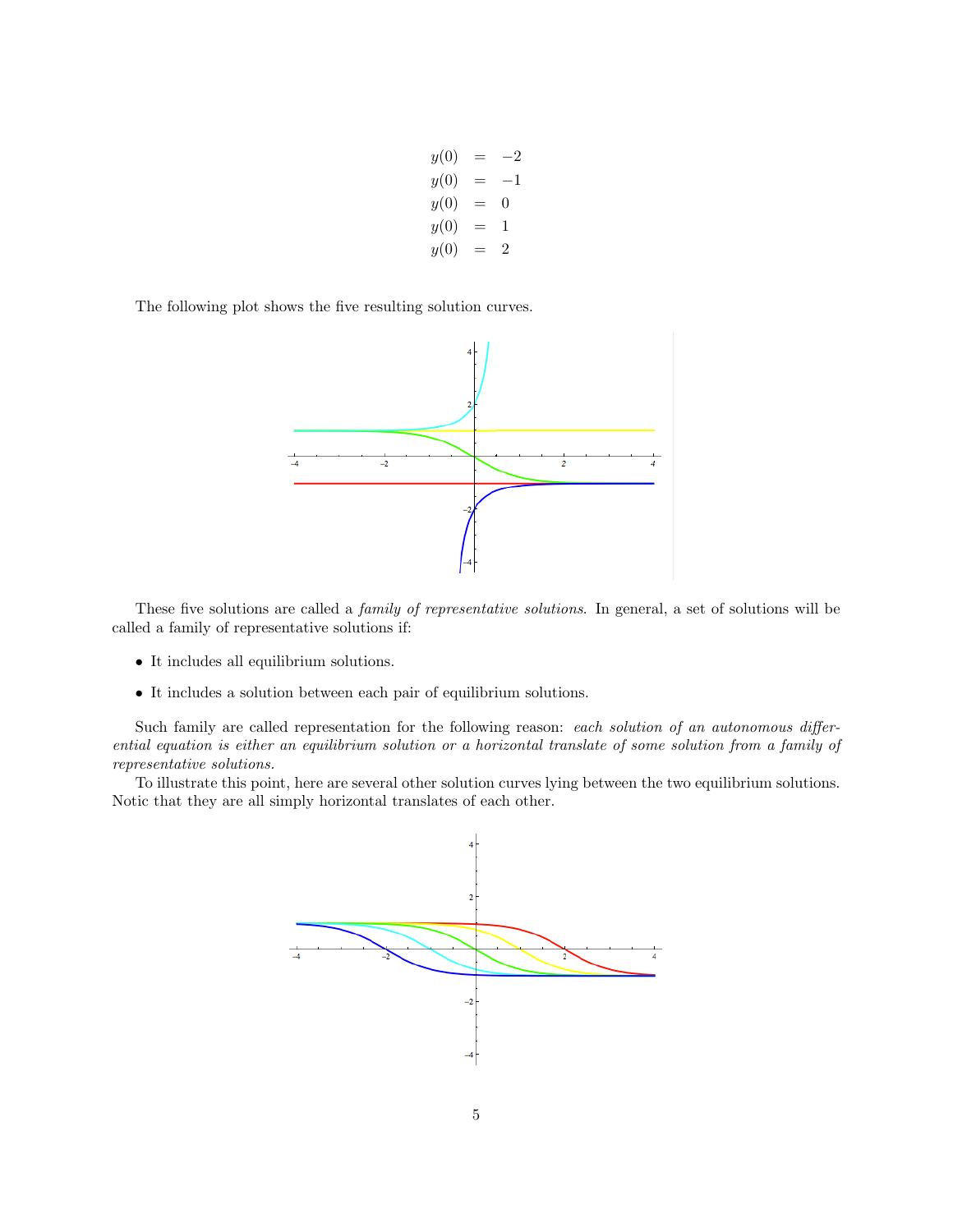Solution curves above  $y = 1$  or below  $y = -1$  can be obtained in the same way.

Notice that for very large or very small values of t, all of these graphs cling to one equilibrium or the other and become essentially indistinguishable.

### 5 Stability of solutions

Look again at the five representative solutions to  $y' = y^2 - 1$  on the previous page. The behavior of all solutions revolves around the equilibrium solutions  $y = -1$  and  $y = 1$ . But these two equilibria are qualitatively different: the equilibrium  $y = 1$  seem to repel nearby solution curves away from itself, while the equilibrium  $y = -1$  seems to *attract* nearby solution curves to itself. For this reason, we say that  $y = 1$ is an unstable equilibrium, while  $y = -1$  is a stable equilibrium.

In general, an equilibrium solution to an autonomous equation is called *stable* if solution curves on either side of it converge to it for large  $t$ , and it is called *unstable* otherwise.

To explain the terminology, think of an unstable equilibrium as a value of  $y$  that is precariously balanced, but such that even a small perturbation could cause it is explode away from the equilibrium. The solution  $y = 1$  is certainly such a situation for the equation  $y' = y^2 - 1$ . Practically speaking, a physical system will never remain in an unstable equilibrium for long; even if the relevant quantity is precisely balanced at the equilibrium, sooner or later something will ever so slightly perturb the system and cause the quantity to flow towards one of the stable equilibria. You could visualize this by thinking of a ball rolling along terrain with peaks an valleys (as illustrated below).



It is easy to recognize stable and unstable equilibria from a representative family of solutions. Four examples are shown below, of equilibria with nearby solution curves.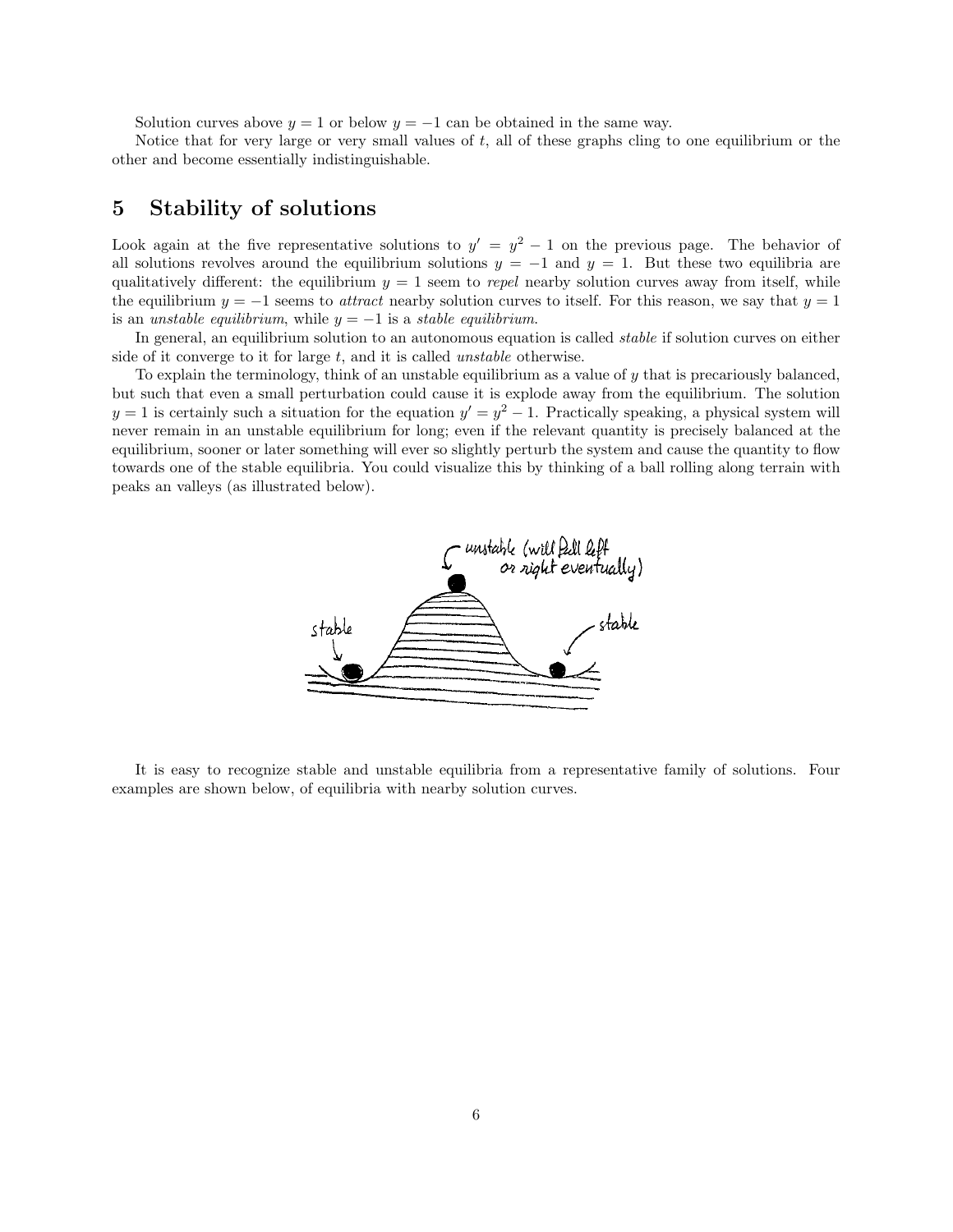

Note that the two cases in the upper-left and lower-right are sometimes called "semi-stable" equilibria, since solution curves approach them from one side by not the other. However, for our purposes, we will regard "semi-stable" equilibria as being unstable as well.

## 6 Qualitative analysis

Given an autonomous differential equation  $\frac{dy}{dt} = f(y)$ , the proces of *qualitative analysis* refers to the following sequence of steps.

- 1. Identify all equilibrium solutions (i.e. values of y such that  $f(y) = 0$ ).
- 2. Determine whether  $\frac{dy}{dt}$  is positive or negative in between each pair of equilibria, as well as above the largest and below the smallest equilibrium.
- 3. Sketch a representative family of solutions for each of these cases, increasing or decreasing as appropriate.
- 4. Identify each equilibrium as stable or unstable, based on whether nearby solutions approach it for large t or not.

Once this process has been completed, we essentially understand the key points of the behavior of the system modeled by this differential equation, since all solutions not in the representative family can be obtained by horizontally translating members of the representative family.

*Example* 6.1. Apply qualitative analysis to the differential equation  $\frac{dy}{dt} = y^2 - y^3$ .

First, we must find the equilibrium solution. By factoring,  $y^2 - y^3 = y^2(1-y)$ , so this is equal to 0 for  $y = 0$ and  $y = 1$ . So these are the two equilibrium solutions. The graph of the function  $f(y) = y^2 - y^3$  is shown below.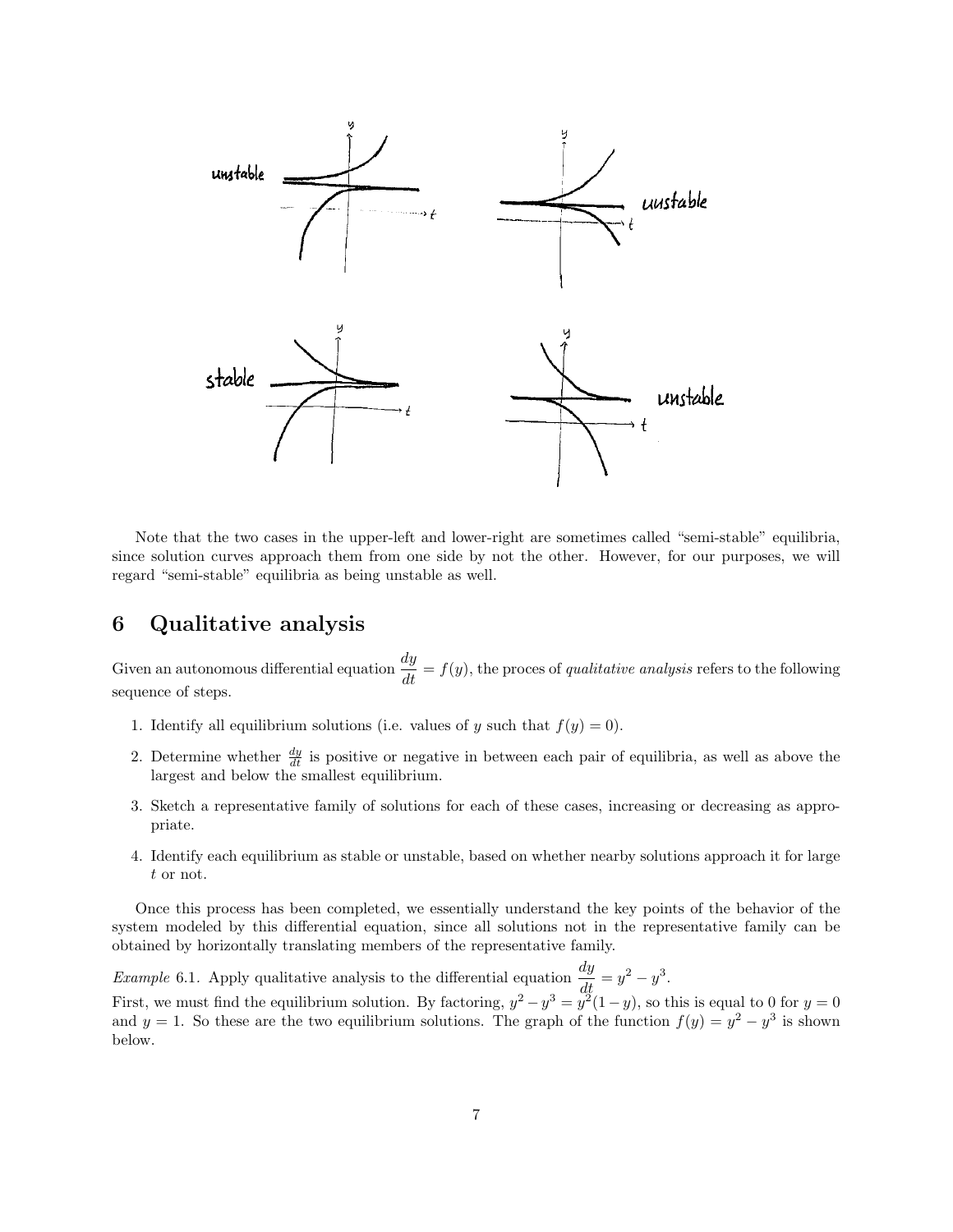

From this picture, it is apparent that solutions below  $y = 0$  are increasing, solutions between  $y = 0$  and  $y = 1$  are also increasing, and solutions above  $y = 1$  are decreasing. Hence here is a sketch of a representative family of solutions.



Since nearby curves approach it from either the top or the bottom,  $y = 1$  is a stable equilibrium. Since solutions peel away from it from above,  $y = 0$  is an unstable equilibrium.

## 7 Example: population growth with a carrying capacity

Here is a standard example of modeling using differential equations. Again, suppose that there is a population of rabbits on an island (although we could just as easily be modeling many other similar situations), but that the resources are finite. In particular, there is enough food on the island to sustain a population of 3000 rabbits. Let  $R(t)$  be the number of rabbits on the island after t years.

A measure of how quickly the population might grow or shrink might be given by  $3000 - R(t)$ , since this measures how much excess food there is (or, if  $R(t) > 3000$ , what the deficiency is). Thus if  $3000 - R(t)$  is positive, then there is an abundance of food, while if it is negative, then there is a shortage.

Now, supposing that a food surplus or shortage will affect each rabbit roughly equally, the rate at which rabbit are dying off or being born should be proportional both to the level of surplus or famine, as well as the number of rabbits (since more rabbits means more rabbits to breed, but also more to die off from shortage of food). This suggests the following model.

$$
R'(t) = C \cdot R(t) \left( 3000 - R(t) \right)
$$